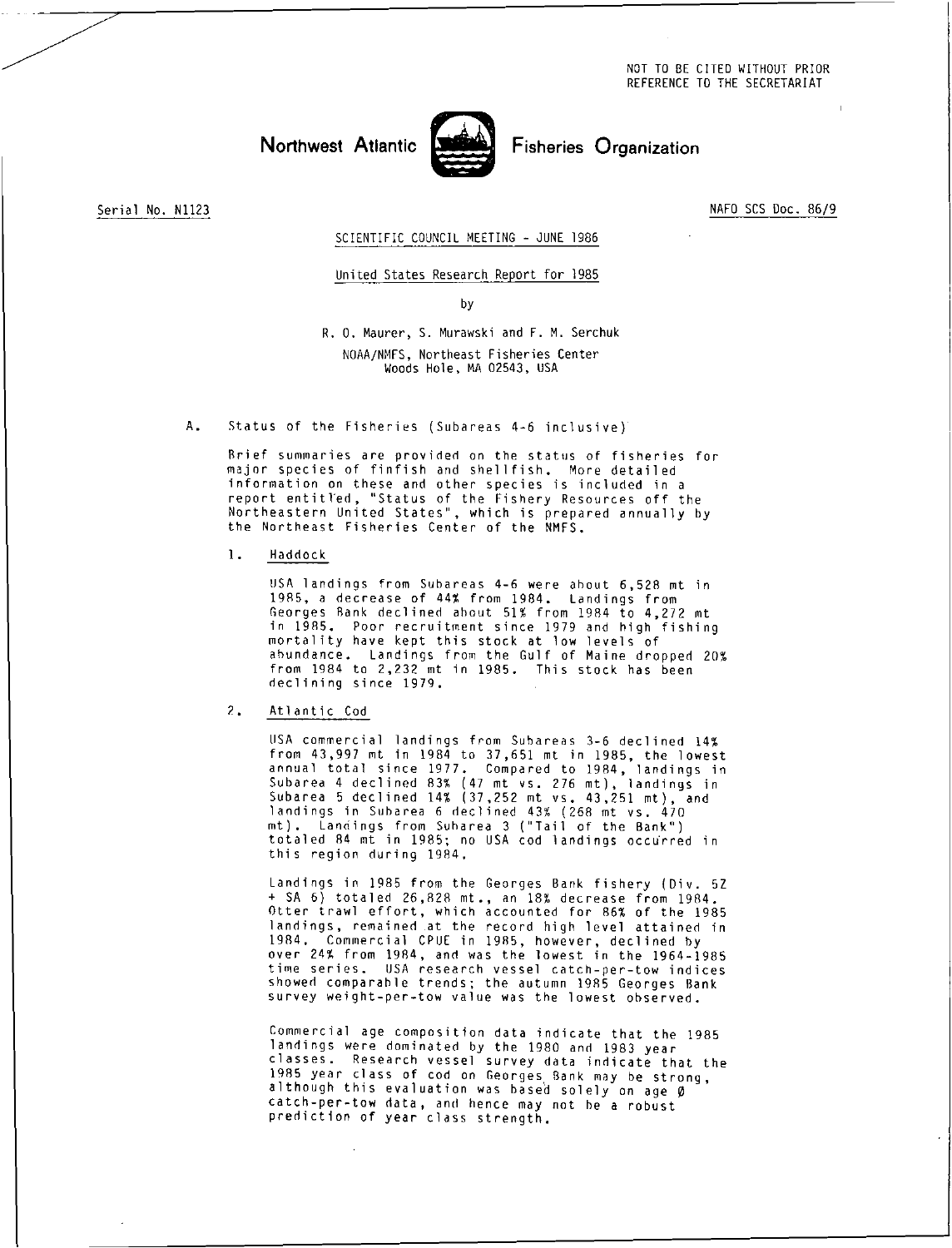Gulf of Maine landings (Div. 5Y) in 1985 were 10,693 mt, 1% less than in 1984 (10,806 mt). Otter trawl effort, which accounted for 67% of the 1985 landings, increased to a record high level. Commercial CPUE in 1985 remained at the historically low level observed in 1984. USA research vessel indices indicated an increase in stock abundance from 1983 although this increase may be an artifact caused by a change in the survey trawl doors used in the 1985 surveys. Commercial age composition data indicate that the 1985 landings were dominated by the 1980-1982 year classes. Autumn 1985 research vessel age 0 catch-per-tow indices suggest that the 1985 year class may be above-average in strength.

 $\mathcal{F} \in \mathcal{F}$ 

 $\mathbf{I}$ 

3. Redfish

Subarea 3: Landings of redfish by USA vessels from the Grand Banks (Divisions 3N and 30) equalled 189 tons in 1985. Fishing activity in Subarea 3 was limited to a relatively small region of the Grand Banks known as the "Tail of the Bank". Landings occurred only during the May through July period with the maximum in June. Initial sampling data suggest that most fish ranged in size from 24-28 cm (males) and 26-30 cm (females).

Suharea 4: Landings of redfish by USA vessels from Division 4X declined from 872 tons in 1984 to 31 tons in 1985. Landings were dominated by 33-43 cm fish, indicating continued reliance on the 1971 year class.

Subarea 5: Landings of redfish by USA vessels from Subarea 5 declined from 4,721 tons in 1984 to 4,158 tons in 1985, marking the sixth consecutive year of decline. The commercial CPUE index continued to decline, and bottom trawl survey abundance indices remained at historic low levels in 1985. The previously abundant 1971 year class is no longer a dominant feature in the age composition of the Subarea 5 landings. Commercial length and age sample data suggest that the 1978 year class, which began to recruit to the fishery in substantial numbers in 1983, accounted for approximately 44% of the total number landed in 1985.

4. Pollock

Divisions 4VWX and Subarea 5: USA commercial landings of pollock from Division 4X decreased from 561 tons in 1984 to 152 tons in 1985. Landings from Subarea 5, after declining in 1982 and 1983, increased to 17,341 tons in 1984 and to 19,000 tons in 1985. Commercial landings for 1985 surpassed the previous record high levels of 18,200 tons attained in 1980 and 1981. Commercial CPUE indices continue to remain high relative to the early 1970's although recent NEFC hottom trawl survey indices remain below levels evident during the mid-to-late 1970's. Age composition data indicate that landings are dominated by the 1979 year class, and fish from the 1982 year class are expected to recruit to the fishery in 1986.

5. Yellowtail Flounder

USA landings of yellowtail flounder from Subareas 5 and 6 have declined precipitously from 33,100 mt in 1983 to only 7,300 mt in 1985, 72% below the long-term average for the (NEFC 1960-1984) time series. NEFC Survey indices have continued to decline since 1982, and in spring and autumn of 1985 were at all time lows for the time series (1963 and hence). Fishing mortality has remained well above F<sub>max</sub> in recent years. A general<br>increase in abundance and biomass occurred during the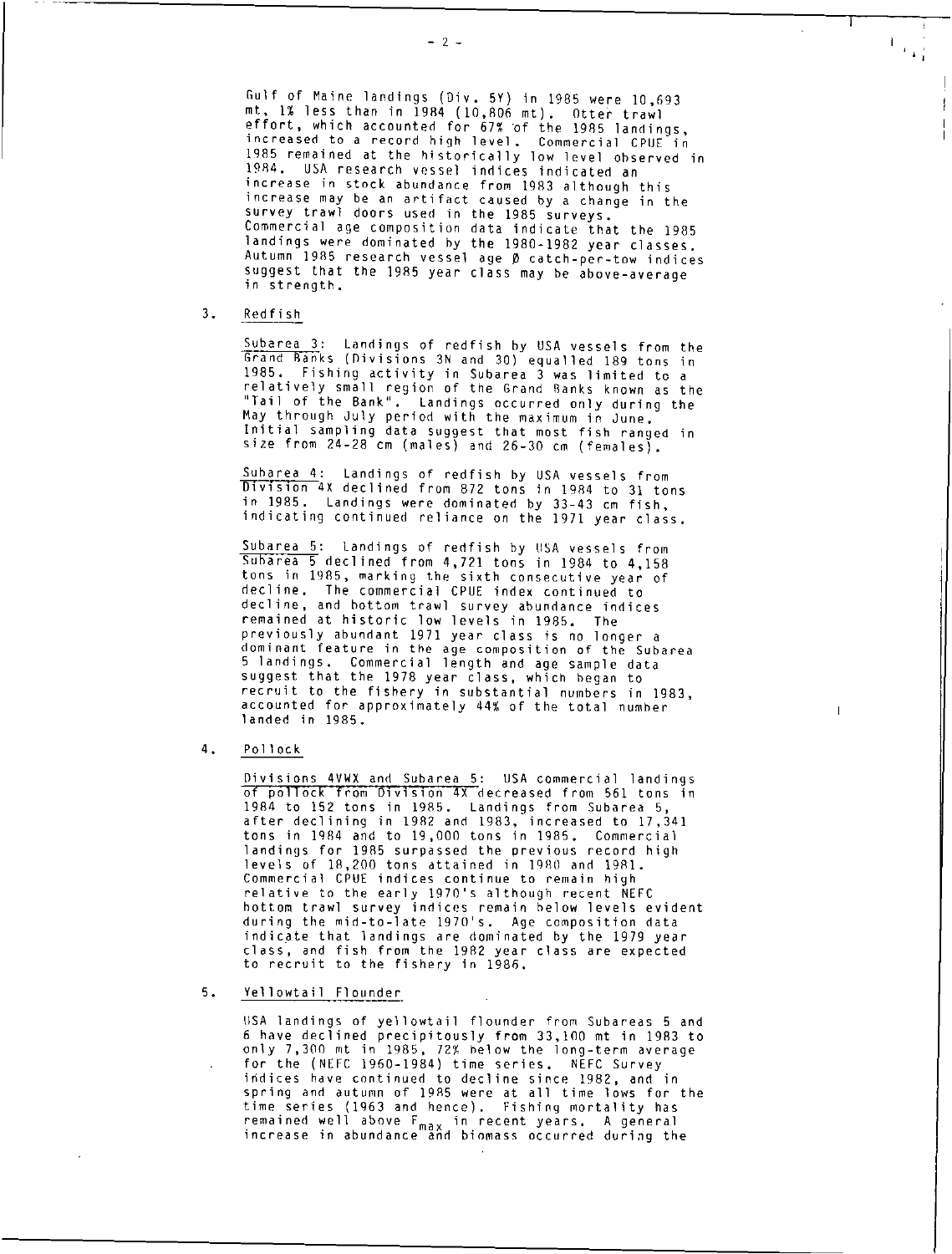early 1980's due to improved recruitment from 1979-81 year classes. The 1980 year class was by far the strongest of the three and dominated landings during 1982 and 1983; intense fishing pressure has diminished the contribution of this year class. The fishery is now heavily dependent upon incoming recruitment; thus poor recruitment from year classes subsequent to 1981 has led to declines in both landings and abundance. Survey pre-recruit indices of age 1 (1984 year class) yellowtail in the autumn of 1985 Suggest possible improvement over 1984 but remain far below the longterm averages

### 6. Other Flounders

USA landings of flounders (other than yellowtail) from Subarea 3 increased substantially from 2 mt in 1984 to about 1,620 mt in 1985. Landings from Subarea 4 decreased 62% from about 290 mt in 1984 to about 110 mt in 1985. Landings from Subarea 5 declined about 10%, from 34,417 mt in 1984 to 31,080 mt in 1985. Landings from Subarea 6 declined 38% from 13,174 mt in 1984 to 8,140 mt in 1985.

Winter flounder (27% of total), summer flounder (26%), American plaice (20%), witch flounder (16%), and windowpane flounder (10%) comprised 99% of the other flounder landings. Winter flounder landings decreased 25% from 1984 to 1985, summer flounder landings declined 24%, American plaice dropped 18%, and witch flounder landings decreased 4%. Windowpane flounder landings increased 130%. Survey indices for most of these flounder species indicate declines or likely declines as a result of continued high landing levels.

#### 7. Silver Hake

USA commercial landings from Subarea 5 in 1985 were 13,729 mt, a 3% decrease from 1984, continuing the low level of landings reported since 1980 and well below levels reported in the 1970's. While the 1982 year class appeared quite strong, recruitment in 1983 and 1984 was only average in strength in comparison to other years. Fishing effort in Subarea 5 has remained at a reduced level and, as a result, it is unlikely that stock biomass will undergo any major decline in 1986 if landings remain at or slightly above current levels.

In Subarea 6, USA landings were 6,384 mt in 1985, a 5% decrease from 1984, slightly less than the 1970-1982 average. While recruitment in the last several years has been of only average strength, decreased fishing effort from distant water fleets has helped to steadily increase stock biomass from very low levels in the mid-<br>1970's.

#### R. Red Hake

USA commercial landings from Subarea 5 were 1,374 mt in 1985, a 17% increase from 1983, halting a steady decline begun in 1982, but still well below levels reported in past years.. Recruitment in the past several years has been of only average strength, but decreased fishing effort has resulted in an increase in stock biomass from low levels in the mid-1970's. Biomass should continue to steadily increase if landings remain at or slightly above their current level.

In Subarea 6, 1985 USA landings were only 445 mt, a sharp 59% decrease from 1984, after an equally dramatic 49% increase in 1984 from the 1982-1983 average. Landings since 1980 have been quite low due to decreased fishing effort as well as reduced stock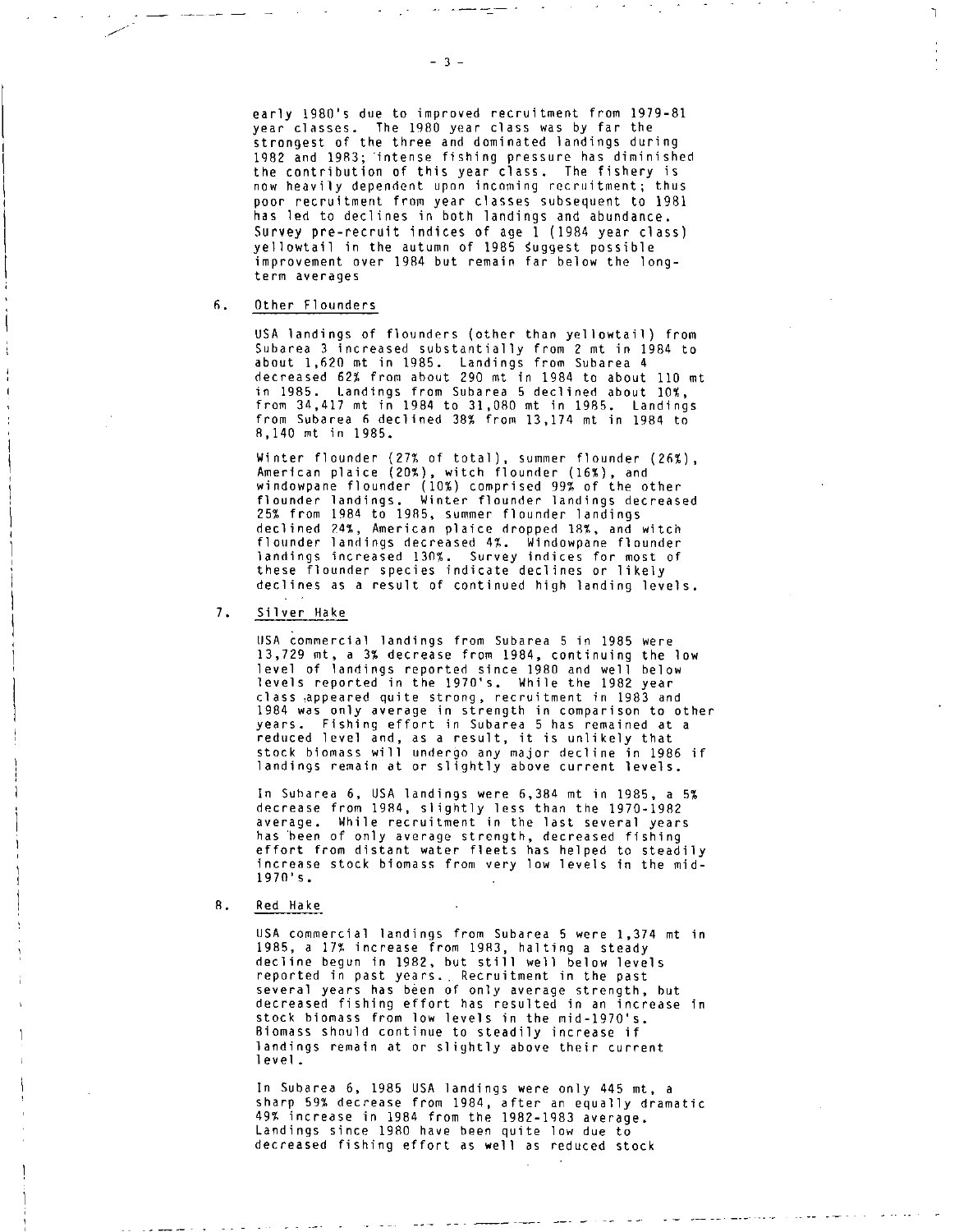abundance. Recruitment in recent years has been only average, but like Subarea 5, reduced effort has helped to slowly increase stock biomass from very low levels reached in the late 1970's.

# 9. Atlantic Herring

USA landings from Subarea 5 in 1985 were 25,859 mt, a 22% decrease from 1984 (33,356 mt). Landings in the coastal Maine fixed gear fisheries (stop seines and weirs) were 4,691 mt, a substantial increase over the 1984 level of 380 mt. Purse seine landings by Maine vessels in 1985 were 9,954 mt, a decline of 53% relative to 1984 levels. Landings by the fixed gear fisheries which traditionally account for most of the coastal Maine catch, remain low relative to historical levels. The fishery is dependent on recruitment and no strong year classes have been produced during the 1980's. Landings from Division 5Z were 162 mt in 1985, primarily from Subdivision 5Zw. There has been no directed herring fishery in Subdivision 5Ze since the collapse of the fishery in 1977. Herring landings from Subarea 6 were 55 mt in 1985.

# 10. Atlantic Mackerel

USA commercial landings from Subareas 5 and 6 increased about 12% from 5,954 mt in 1984 to 6,697 mt in 1985. Landings were the highest since 1952 and were caught primarily in Subarea 6. Total stock biomass (Subareas 2-6) was estimated to be about 1.5 million mt at the beginning of 1986, a 25% increase over 1985. This increase is due to improved recruitment since 1980, especially from the strong 1981 and 1982 year classes. The 1984 year class also appears to be strong and will enter the fishery in 1986.

# 11. Butterfish

USA landings decreased 60%, from 11,825 mt in 1984 to 4,739 mt in 1985. About 64% of the 1985 total was from Subarea 5. The decrease primarily reflected a reduced export market for small hutterfish, and decreased availability of large hutterfish during 1985. Recruitment to the hutterfish stock in recent years has been strong. Discard rates of small butterfish continued to he relatively high, as new freezertrawlers and some otter trawlers equipped with sizesorting machines to select marketable fish and discard sub-marketable sized fish at sea.

#### 12. Squid

USA landings of long-finned squid (Loliqo pealei) from Subareas 5 and 6 decreased from 11,592 mt in 1984 to 10,155 mt in 1985, 4,901 mt from Subarea 5 and 5,254 mt from Subarea 6. Reductions occurred in the shoreside fisheries, primarily in Subarea 6, while joint venture landings increased slightly. Landings during 1985 were, however, much greater than in any year prior to 1983. Catch-per-tow indices from the NEFC 1985 autumn research vessel trawl survey indicated that abundance in 1986 may be greater than the 1968-84 average level. USA landings of short-finned squid (Illex illecebrosus) from Subareas 5 and 6 declined substantially, from 9,547 mt in 1984 to 4,997 mt in 1985. Shoreside landings declined by about 25% from the 1984 level, while joint venture landings declined by about 17%. Virtually all the 1985 landings were taken from Subarea 6. , Catch-per-tow indices from the 1985 autumn survey were about 90% below the average seen during the recent (1975-81) period of high abundance, but were comparable to those from the prior period of low abundance (1968-74).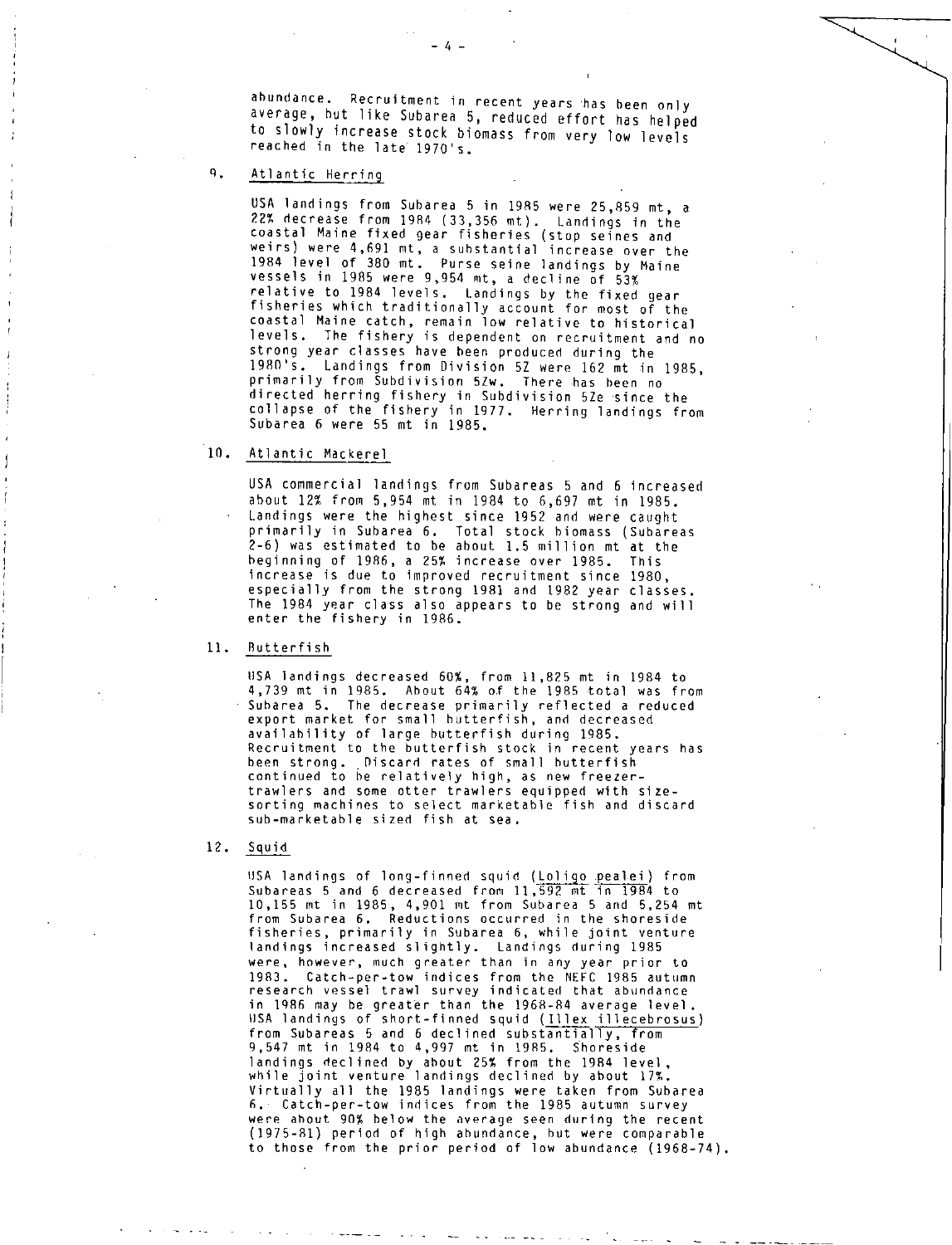### 13. Sea Scallops

OSA landings declined 13% from 7,739 mt (meats) in 1984 to 6,742 mt in 1985, marking the seventh consecutive year of decline. The 1985 total was the lowest since 1975. Division 5Z landings (3,030 mt) declined 6% from 1984 while Divison 5Y landings (421 mt) declined by 38%. Subarea 6 landings in 1985 totaled 3,291 mt, 14% less than in 1984.

Commercial CPUE indices in 1985 in both the Georges Bank and Mid-Atlantic fisheries declined to new record low levels. Total USA scallop effort in 1985 was only slightly less (-3%) than the record high 1984 level. Catch-per-tow values from the USA 1985 sea scallop research vessel survey indicated that resource abundance has improved in the Mid-Atlantic region and the USA. portion of Georges Bank due to strong recruitment of the 1982 year class. This increased abundance should be reflected in increased USA landings in the latter half of 1986 and during 1987 as scallops from the 1982 cohort recruit to the fishery.

- B. Special Research Studies (Subareas 4-6 inclusive)
	- 1. Environmental Studies
		- a) Hydrography. Compiled annual reports summarizing environmental conditions in the Northwest Atlantic on the position and variability of the shelf water front, movements and paths of Gulf Stream warm core rings, sea surface temperature patterns, and on bottom temperatures on the continental shelf and upper slope off southern New England and across the New York Bight.

Prepared description on the coincidence of high catches of Il lex squid off the northeastern United States during 1980-1982 and the proximity of the shelf water front. Sightings of beaked whales were also found to be concentrated near the front between shelf water and slope water.

Physical oceanographic measurements were made on five surveys of the continental shelf from Cape Hatteras to western Nova Scotia in January/February, April/May, May/June, August/September, and November/December.

Analysis of the physical oceanographic data for the Gulf of Maine continued to produce an estimate of the near-surface seasonal circulation pattern. A manuscript was completed describing the evolution of the bottom water in the interior basins of the Gulf of Maine.

A manuscript is in preparation describing the entrainment of water from the continental shelf by warm core rings using a combination of hydrographic data, current measurements and remotely-sensed surface temperature patterns.

The array of current meter moorings from western Georges Bank and Great South Channel were recovered in November and analysis of the data began.

b) Plankton Studies

Nine ichthyoplankton surveys were completed in coastal waters from Cape Hatteras to the Gulf of Maine in 1985. We occupied 1,450 stations, collected 3,276 plankton samples and made more than 34,000 ancillary observations and measurements in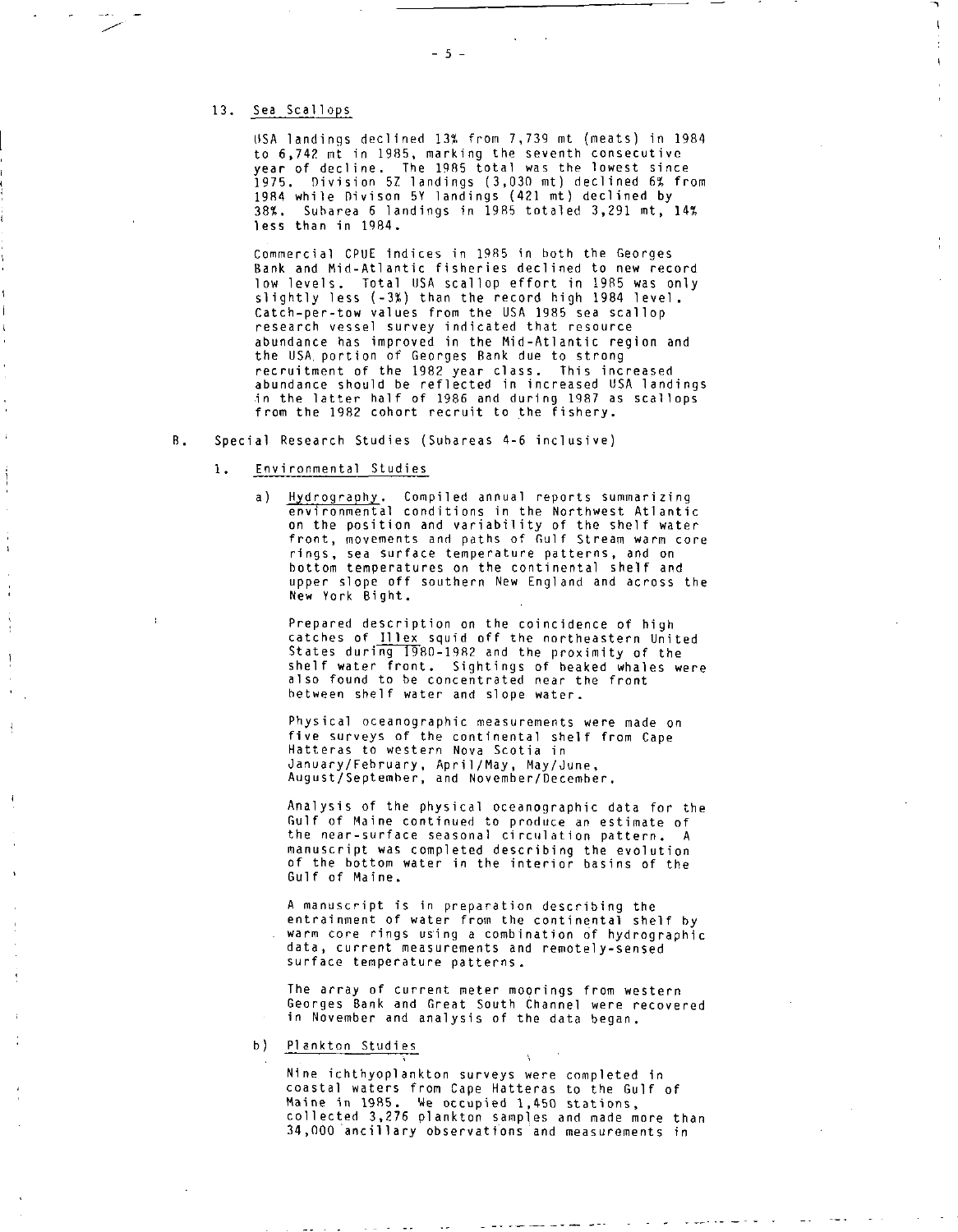support of our marine ecosystem' resarch. Survey efforts were intensive in the Middle Atlantic Right for the second consecutive year, with coverage extending south of Cape Hatteras as far as Charleston, S.C. on four surveys, to sample bluefish eggs and larvae for assessment purposes. Abundance estimates of sampling remained high with concentrations centered off southern New England. Atlantic herring spawning beds on Georges Bank were dormant for the 7th consecutive year.

### c) Benthic and Environment Studies

Semiannual sampling of sediments and benthic macrofauna was continued at ten stations on the Northeast shelf, with annual sampling at another six stations, as part of the Northeast Monitoring Program. A spatially more intensive survey of the New York Bight was also completed. The Bight data establish a baseline for determining changes with cessation (scheduled for December 1987) of sewage sludge disposal there.

Studies were completed on 1) the water column, sediments and biota of an acid waste dumpsite in the New York Bight; 2) the long-term recovery of the Bight's henthos after the 1976 anoxia; 3) factors influencing density; growth and mortality of surf clams in the Bight; 4) scientific and management methods for increasing production of estuarine shellfish; 5) concentrations of trace metals and organic contaminants in ocean quahogs collected over much of the northeast U.S. continental shelf; 6) production by benthic fauna on Georges Bank; and 7) energy contents of many predator and prey species in northeastern shelf and slope waters.

Experiments on the impact of oiled sediments on a key benthic prey species, the bloodworm, demonstrated that following exposures to enviro <sup>n</sup> mentally relevant levels of oil (522-2,879 ug g  $^{-1}$  wet weight), burrowing behavior and emergence were significantly affected. These results are similar to those obtained in a previous study on sandworms. These changes in behavior could reduce the survival of these species by increasing their vulnerability to predation. In addition, prey consumption for bloodworms was impaired, allowing exposure which could lead to reduced growth and survival under chronic exposures.

A study on the behavioral responses of juvenile, immature and adult red hake to hypoxia was completed. All three groups exhibited the capability to avoid low DO, however, they differed in the DO concentration at which and the way avoidance was manifested. While avoidance would remove these animals from the potentially lethal effects of hypoxia, they would still be vulnerable to the additional risks and stresses associated with finding alternate habitats.

A Federal Survey of PCBs in Atlantic Coast bluefish was initiated late in 1984 and has continued to the present. This Congressionally mandated interagency research program is being coordinated by the National Oceanic and Atmospheric Administration's National Marine Fisheries Service in cooperaion with the U.S. Food and Drug Administraiton and the U.S. Environmental Protection Agency to determine the nature of the problem and any associated public health risk. A sampling strategy, statistically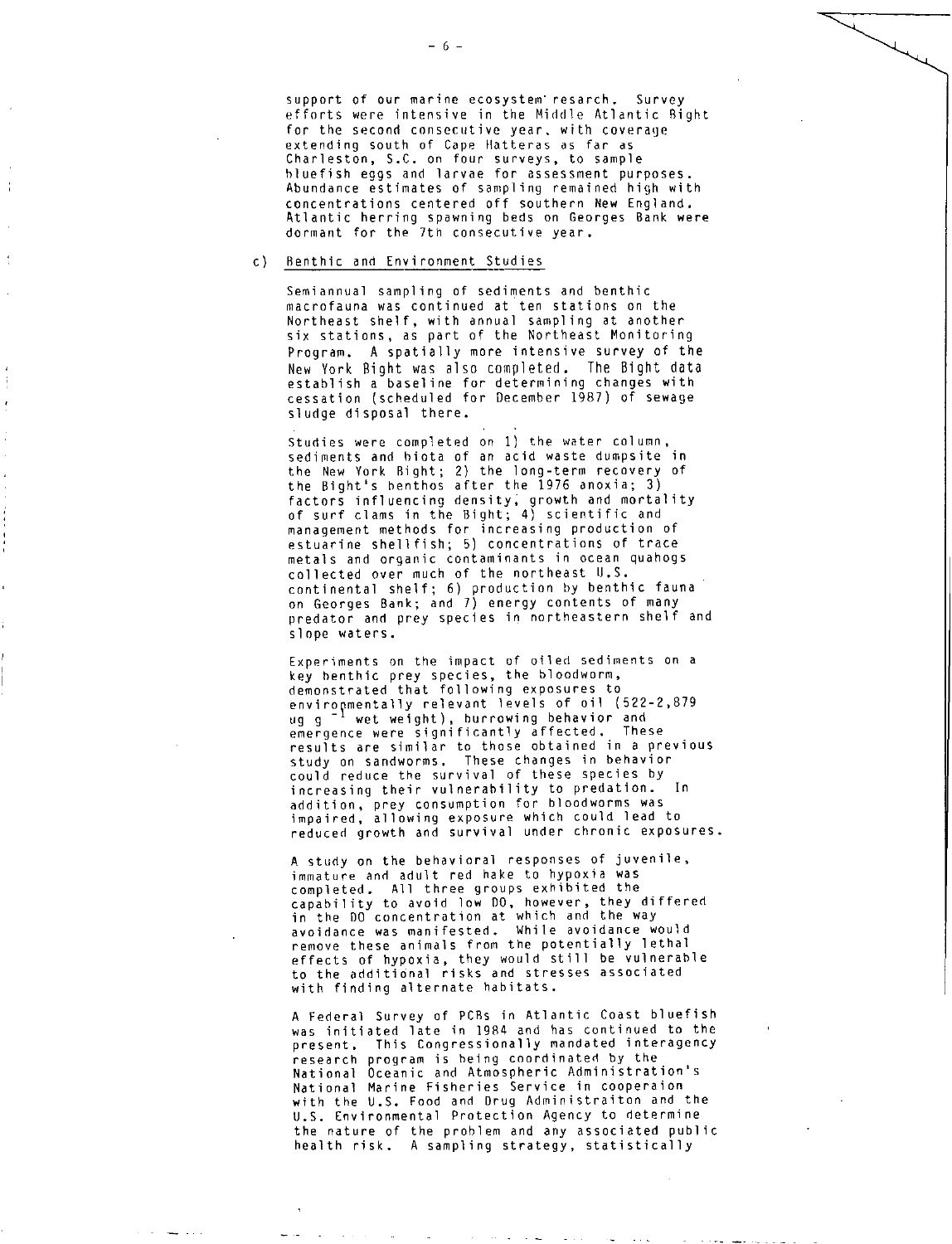formulated on the life history of the bluefish as well as the historical levels of PCBs found in the species, has been initiated and completed.

To date, all field sampling, biological collection, organic analyses, data entry, and preliminary report writing phases of this program have been completed on schedule. A total of 4,258 individual bluefish were collected in a temporal-spatial framework at 12 sampling sites between Florida and Massachusetts during 1985. These samples represent 696 five-fish composite samples, 513 specimens for individual analysis, and 175 young-of-the-year ("snapper") for 25 fish composite samples. At present, we are waiting for final agency approvals for release of these data to Congress later in 1986.

Continued analysis of the extensive historical henthic data base and completed reports on Cumacea and the ecology of Cerianthids from Cape Hatteras to Nova Scotia. A report describing photographic systems utilized in the study of sea-bottom populations was issued.

A study was designed to measure the impact of contaminants, including heavy metals, PCBs and PAHs• on the reproductive success of winter flounder in Long Island Sound. Sexually mature flounder were collected at six sites in Long Island Sound ranging from contaminated (Hempstead, New York) to relatively clean (Shoreham, New York) stations. The eggs were fertilized and cultured in the laboratory. This effort focuses on water column and sediment chemistry, levels of pollutants in pre- and post-fertilization fish eggs, cytogenetic analyses of embryos and larvae, egg hatchability, and larval development.

A study was completed in which juvenile oysters were reared under controlled conditions on diets of two algal species, each of which was cultured in high concentratins of cadmium. Feeding Cdcontaminated algal foods resulted in significantly increased oyster mortality within a 12-week period. However, surviving oysters derived nutritional support from the metal-contaminated algae as evidenced by cumulative weight increases. These results corroborate our earlier findings with larval oysters, which also indicated that Cdcontaminated phytoplankton affect survival, but not growth of grazing mollusks.

Preliminary trials were conducted on combined effects of low levels of PCBs and aromatic hydrocarbon on fertilization and early development of oysters under environmentally realistic variations of temperature and salinity. In addition, a test on post-spawn maturation will be used in a field monitoring study on effects of pollution on the reproductive potential of clams and oysters in Long Island Sound on a scope that would allow estimates of recruitment effects.

# 2. Fish Biology Studies

#### a) Age and Growth

About 40,000 age determinations were completed for 15 species of finfish and shellfish. Studies to establish the correspondnce between otolith growth patterns, sub-annual age increments and length of winter flounder were conducted. Research on investigation of growth and density-dependence for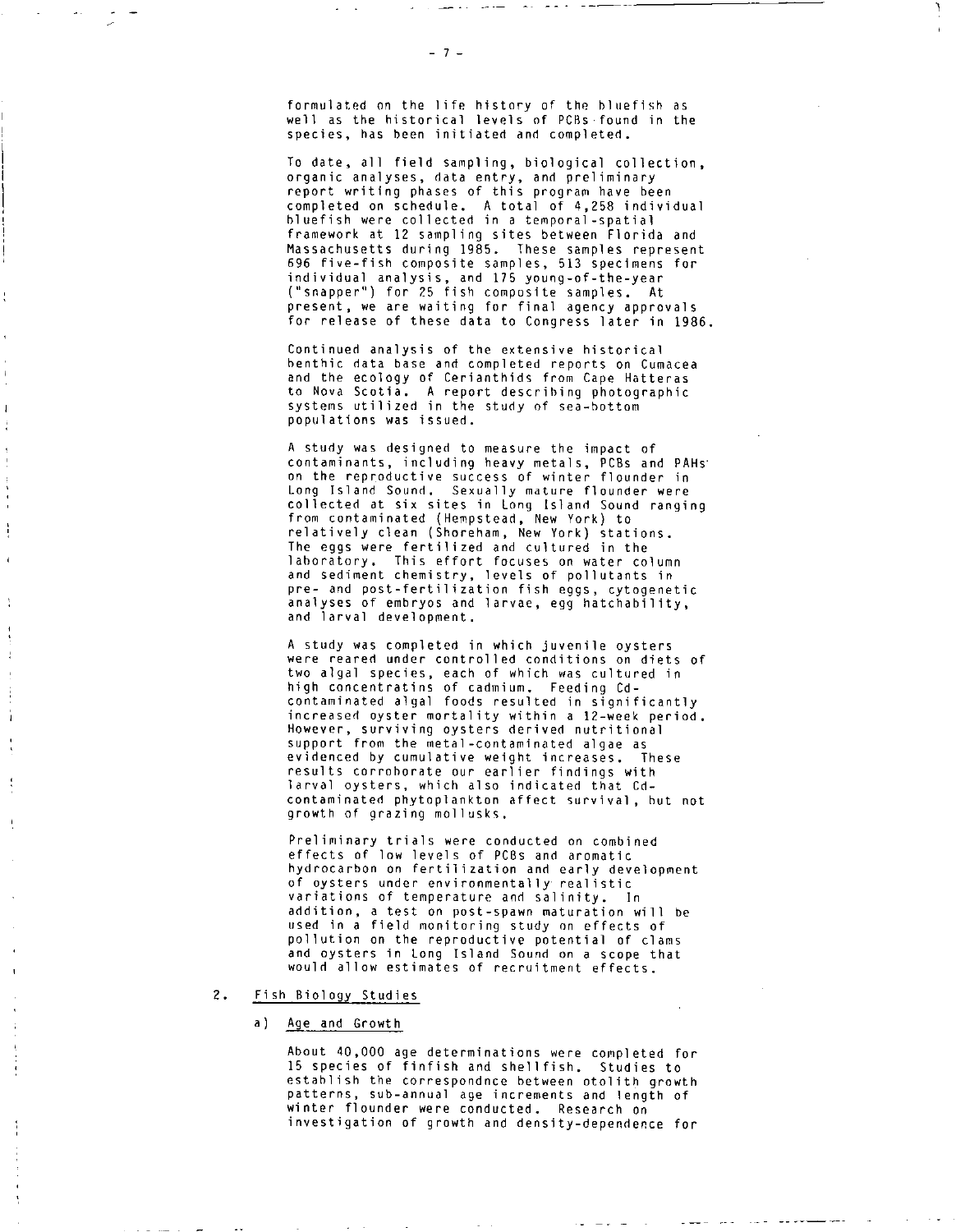yellowtail flounder was begun. Preparation of a technical manual describing age determination methods in use at the Fishery Biology Investigation, Woods Hole, was started.

h) Stock Identification

Stock discrimination studies are being conducted on Atlantic herring in cooperation with the University of Massachusetts using mophometric and electrophoretic techniques. Methods of stock identification of Atlantic salmon and striped bass were evaluated by the University of Rhode Island under contract to the NEFC. Support was provided by the NEFC to the Atlantic salmon tagging program conducted by the Maine Sea Run Salmon Commission and the United States Fish and Wildlife Service. stock discriminaton study of silver hake was completed which used morphometric data subjected to discriminant function analysis.

Additional samples were analyzed to complete an automatic optical Fourier transform analysis comparing haddock scale images from two geographic areas.

c) Population Studies

During 1985, studies on populations of apex predators resulted in several journal publications dealing with migrations of the blue shark, age and growth of the sandbar shark and the feeding ecology of the sandbar shark and swordfish.

Over 6,000 apex predators were tagged in 1985 via the Cooperative Shark Tagging Program.

d) Research Vessel Surveys

The NEFC conducted routine spring and autumn bottom trawl surveys from Cape Lookout, North Carolina to Nova Scotia during March-April and September-November, respectively, and a sea scallop dredge survey during July and August. In addition, the NEFC conducted a trawl survey for yellowtail flounder during February in southern New England. A trawl survey for Atlantic herring and butterfish was conducted during October-November in southern New England and northern Georges Bank aboard the R/V WIECZNO in cooperation with the Polish Sea Fisheries Institute. A research fishery for mackerel was conducted during February-May from Cape Hatteras to Georges Bank in cooperation with Poland using two factory trawlers (ADMIRAL ARCISZEWSKI and LUTJAN). A trawl survey for northern shrimp was conducted in August in the western Gulf of Maine in cooperation with the states of Maine, New Hampshire and Massachusetts.

Juvenile gadoid surveys were carried out in July and August on Georges Bank. During July, comparisons were made between the 10 m MOCNESS and IYGPT trawls. There was no difference in the model length frequency of the juvenile cod caught with either net. No juvenile haddock were caught by the MOCNESS and only 22 juvenile haddock were distributed all over the bank'outside the wellmixed area in July. By August, the hulk of the haddock shifted to eastern portion of the hank. Cod were generally distributed more to the east than haddock in July. In August, most cod juveniles were on the Northeast Peak and along the northern edge of the bank.